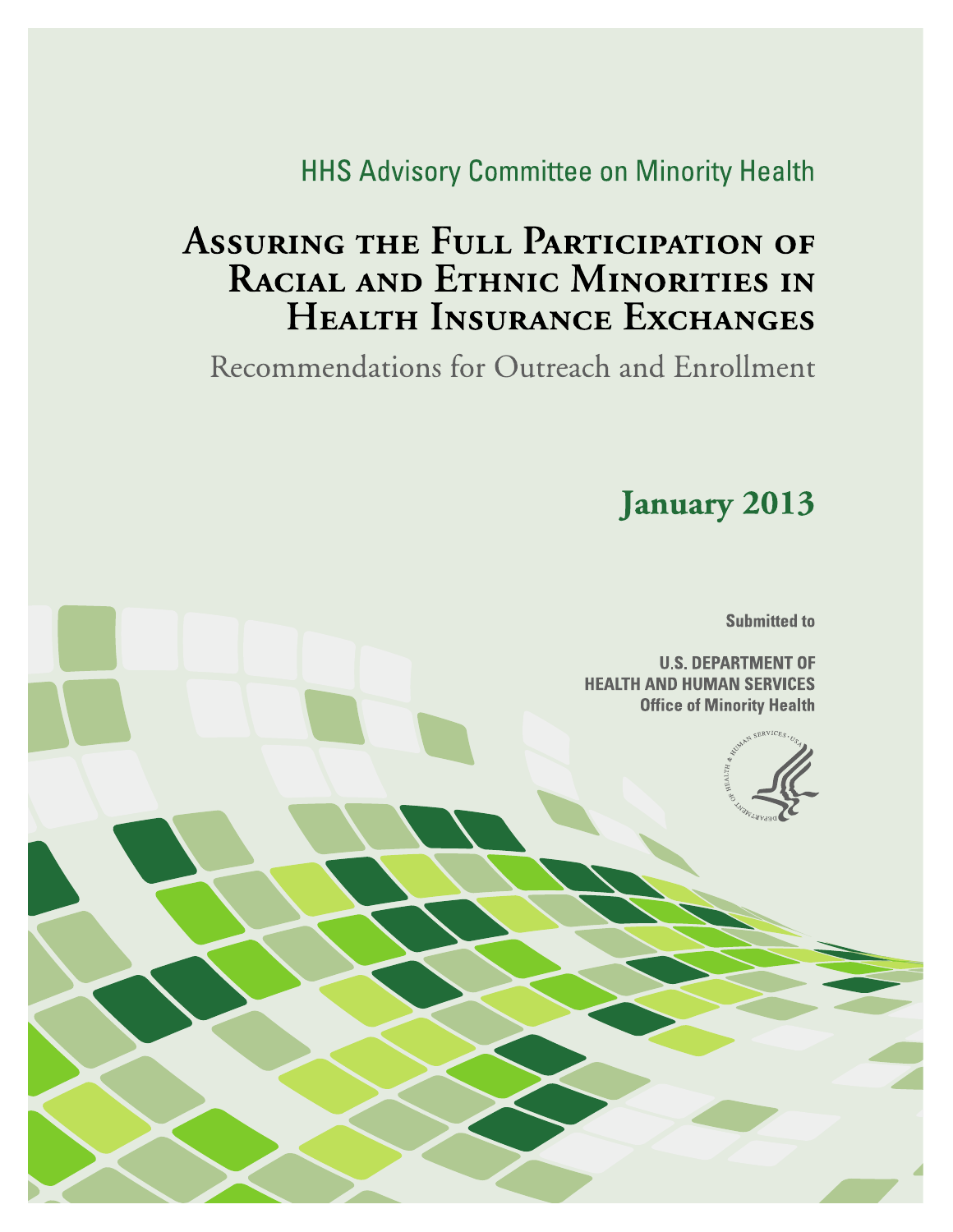## TABLE OF CONTENTS

| Recommendation 1: Build upon previously successful strategies and utilize existing |  |
|------------------------------------------------------------------------------------|--|
| Recommendation 2: Seek tribal consultation and consult with minority communities4  |  |
| Recommendation 3: Adopt a grassroots approach to reach racial and ethnic minority  |  |
| Recommendation 4: Ensure culturally appropriate messaging and information 6        |  |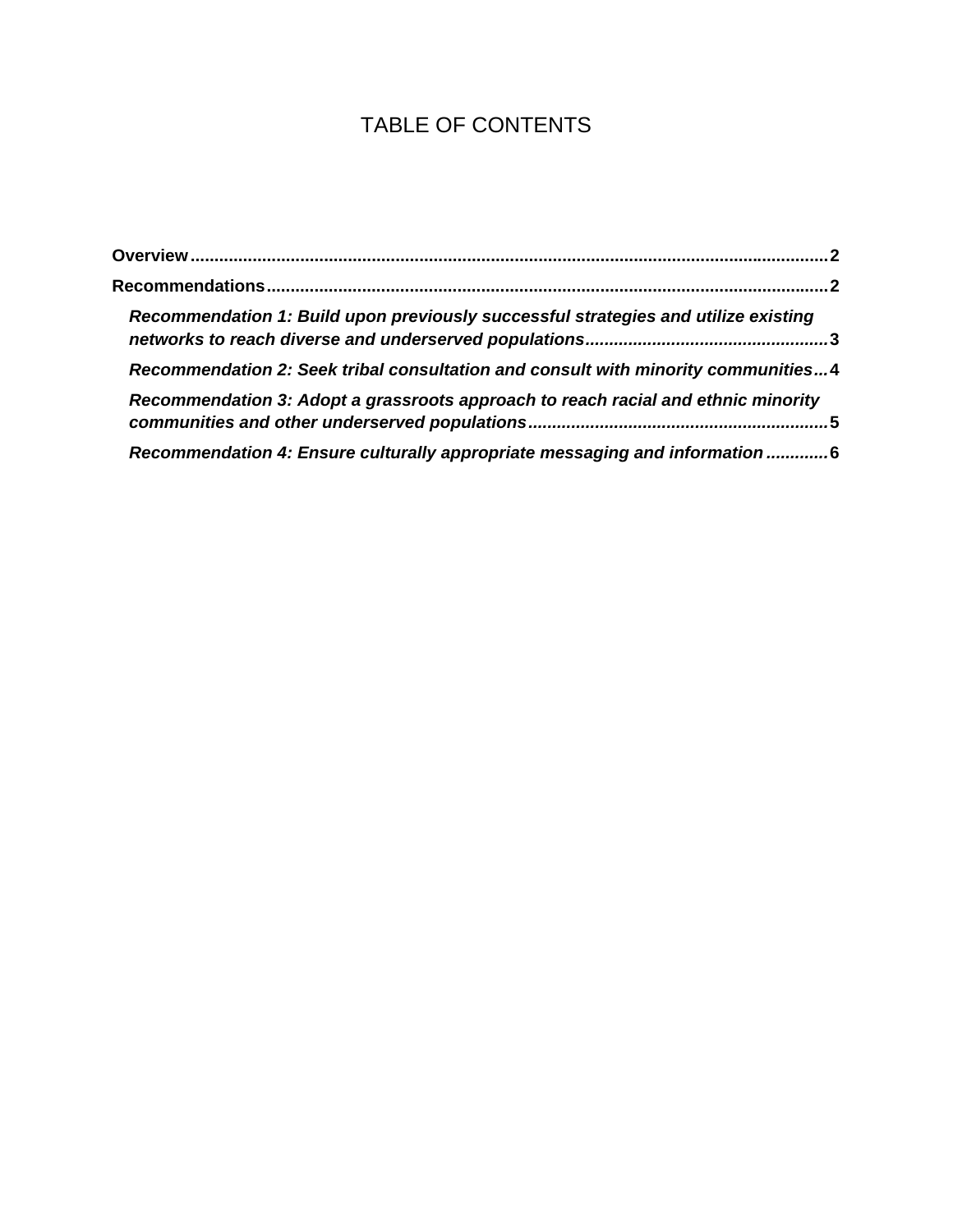**Assuring the Full Participation of Racial and Ethnic Minorities in Health Insurance Exchanges: Recommendations for Outreach and Enrollment** 

**HHS Advisory Committee on Minority Health** 

**January 2013**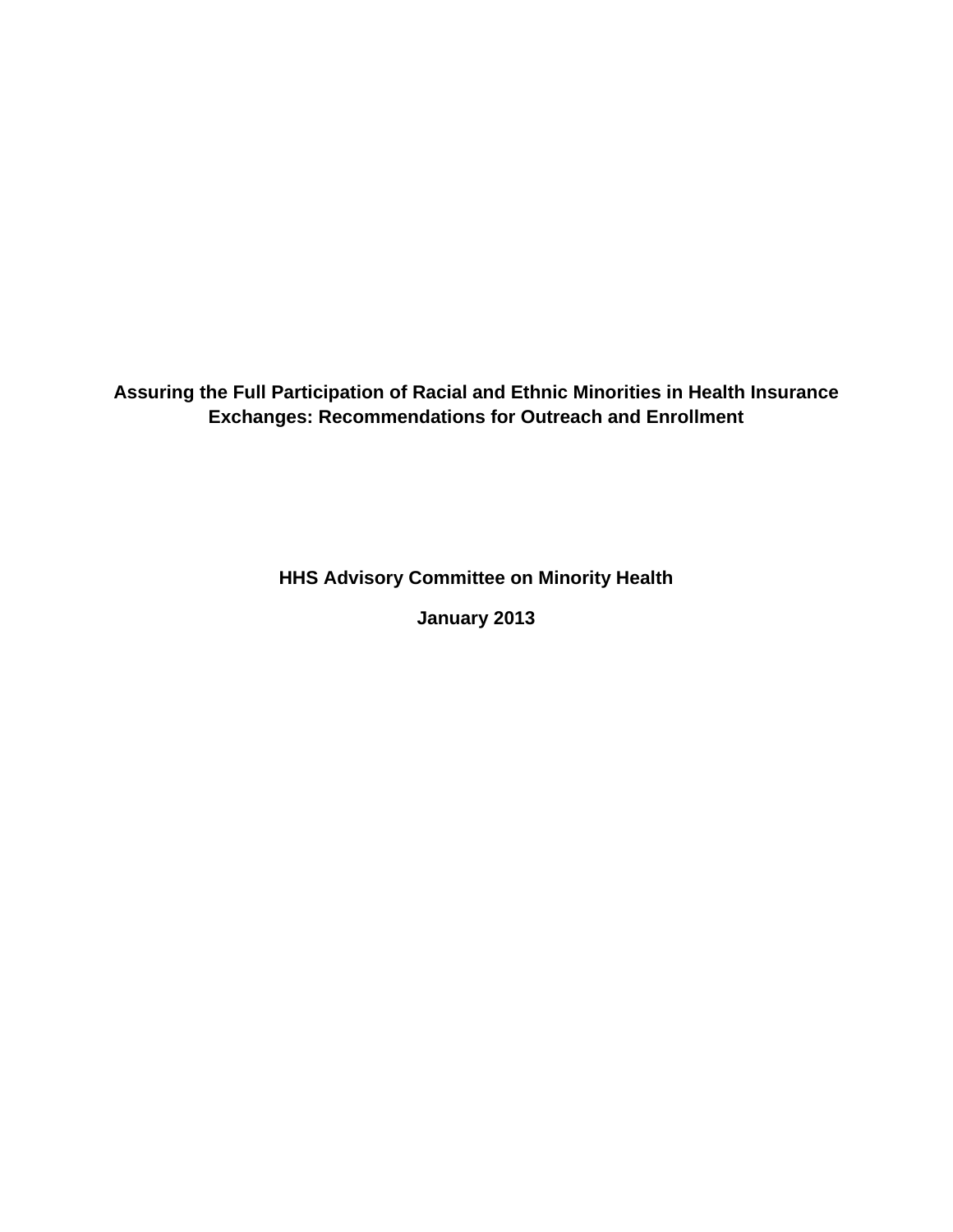#### **Advisory Committee on Minority Health**:

Section 1707 of the Public Health Service Act, as amended, by the Minority Health and Health Disparities Research and Education Act of 2000, P. L. 106-525 authorizes the establishment of an Advisory Committee on Minority Health. The Committee also is governed by provisions of Public Law 92-463, as amended (5 U.S.C. Appendix 2), which sets forth standards for the formation and use of advisory committees. The Act directs the Advisory Committee on Minority Health to advise the DHHS, through the Deputy Assistant Secretary for Minority Health, on improving the health of racial and ethnic minorities and on the development of the program activities of the Office of Minority **Health** 

#### **COMMITTEE MEMBERS:**

#### **Chairperson**

**Marguerite J. Ro, DrPH**  Chief, Assessment Policy Development, and Evaluation Section Public Health Seattle-King County Seattle, WA **Term Date**: 08/2013

#### **Members**

#### **Olveen Carrasquillo, MD, MPH**

Chief, Division of General Internal Medicine University of Miami, Miller School of Medicine Miami, FL **Term Date:** 02/2013

#### **Gayle Dine-Chacon, MD**

Associate Professor, Family and Community Medicine; Director, Center for Native American Health and Associate Vice President for Native American Health, University of New Mexico, Health Sciences Center, Albuquerque, NM **Term Date:** 08/2013

#### **Arthur M. Chen, MD**

Family Physician and Safety Net Provider Asian Health Services, Oakland, CA **Term Date**: 07/2015

#### **Beverly A. Guadagnolo, MD, MPH**

Assistant Professor, Department of Radiation Oncology, University of Texas, M.D. Anderson Cancer Center, Houston, TX **Term Date:** 11/2016

#### **Roderick K. King, M.D., M.P.H., FAAP**

Executive Director, Florida Public Health Institute, Associate Professor, Department of Public Health and Epidemiology, University of Miami Miller School of Medicine, Instructor, Department of Global Health and Social Medicine, Harvard Medical School; Senior Faculty, Massachusetts General Hospital Disparities Solutions Center, Boston, MA **Term Date:** 02/2015

#### **Beverly L. Malone, PhD, RN, FAAN**

Chief Executive Officer National League for Nursing New York, NY **Term Date:** 11/2016

#### **Edward L. Martinez, MS**

Senior Consultant, National Association of Public Hospitals and Health Systems Viroqua, WI **Term Date:** 08/2013

#### **Kelly Moore, MD**

Associate Professor Colorado School of Public Health University of Colorado Denver American Indian and Alaska Native Programs Albuquerque, NM **Term Date:** 08/2013

#### **Sela V. Panapasa, PhD**

Assistant Research Scientist Institute for Social Research University of Michigan Ann Arbor, MI **Term Date:** 11/2016

#### **Barbara J. Sabol, RN**

**Consultant** Lawrence, KS **Term Date:** 04/2014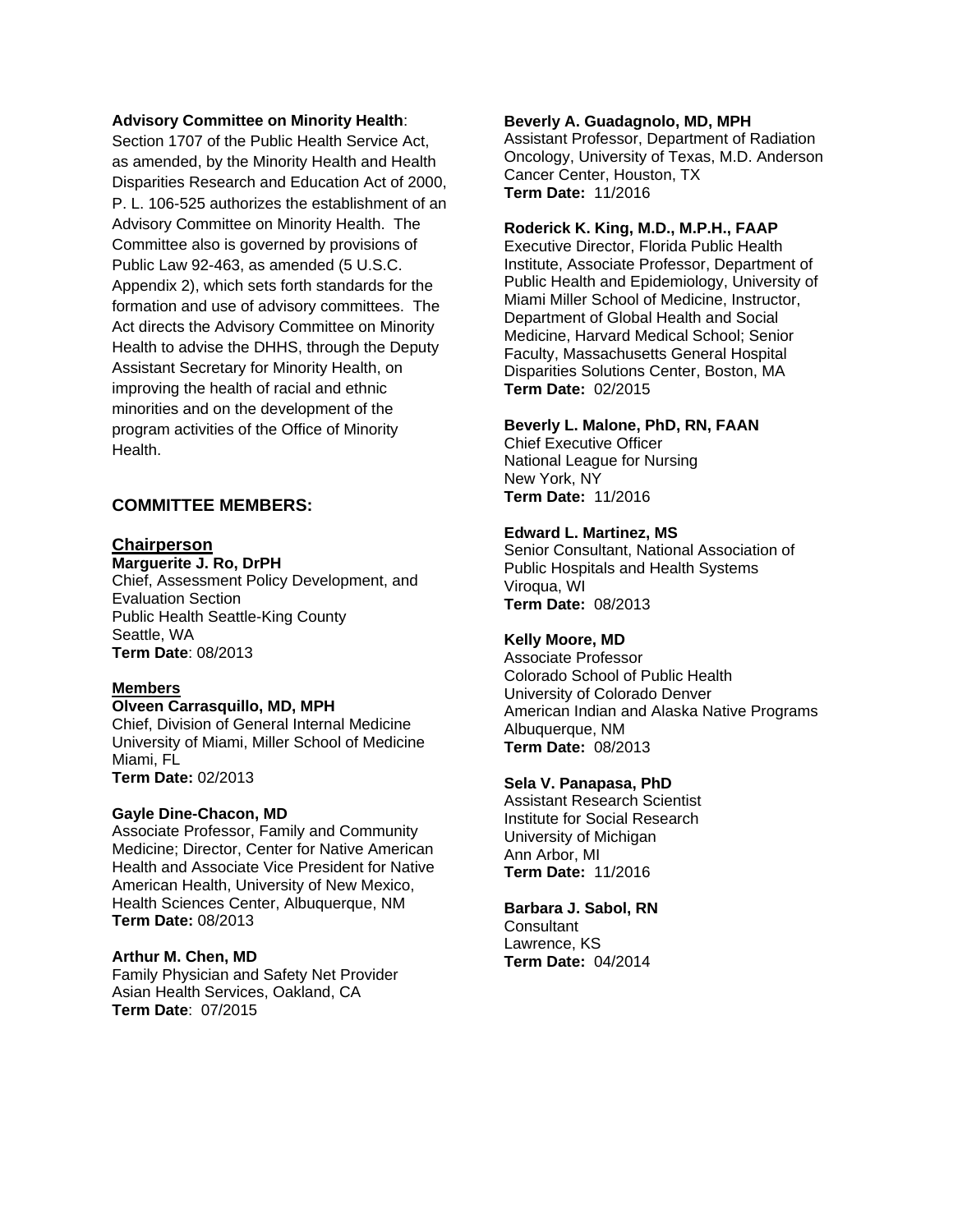#### **Overview**

The Advisory Committee on Minority Health (ACMH) is charged with advising the Deputy Assist Secretary for Minority Health on ways to improve the health of each racial and ethnic minority group and Tribal Nation and on the development of goals and specific program activities of the U.S. Department of Health and Human Services (HHS) Office of Minority Health (OMH). The ACMH has identified as one of its majority priorities ensuring that health care reform, as embodied in H.R. 3950, *The Patient*  Protect[i](#page-9-0)on and Affordable Care Act (ACA) of 2010 (P. L.111-148), is implemented equitably with the aim of achieving health equity for all populations.

The topic of the November 2012 ACMH meeting was the participation of racial and ethnic minorities in the Health Insurance Exchanges (HIEs) that will be implemented as a result of the ACA. As noted in the introductory remarks by HHS Assistant Secretary Koh, "This is a critical time for expanding access to coverage, and using that as a vehicle to address disparities in a meaningful way." Dr. Koh requested that the ACMH provide advice regarding the best way to educate and inform minorities and other vulnerable communities about their options and how best to assist them in participating in the Health Insurance Exchanges. To inform the development of the ACMH recommendations, noted experts were invited to make presentations at the meeting.

This report presents recommendations on how OMH and HHS can outreach to and engage diverse populations in the HIEs; it offers specific strategies that can be used to effectively educate and inform minority and other vulnerable communities about their options for health services that meet their needs. The following sources informed the outreach and engagement recommendations: presentations by the invited experts on HIEs;<sup>"</sup> presenters' supporting materials and recommendations submitted to ACMH; November 2012 meeting transcripts; and public comments on the implementation of HIEs.

### <span id="page-4-1"></span>**Recommendations**

 For healthcare reform to be successful, it is necessary to effectively engage racial and ethnic minority groups and other vulnerable and underserved populations. The ACMH proposes four recommendations to engage and outreach to vulnerable populations around current health reform efforts and benefits:

- 1. Build upon previously successful strategies and utilize existing networks;
- 2. Seek tribal consultation and consult with minority communities;
- 3. Adopt a grassroots approach; and
- <span id="page-4-0"></span>4. Ensure culturally appropriate messaging and information.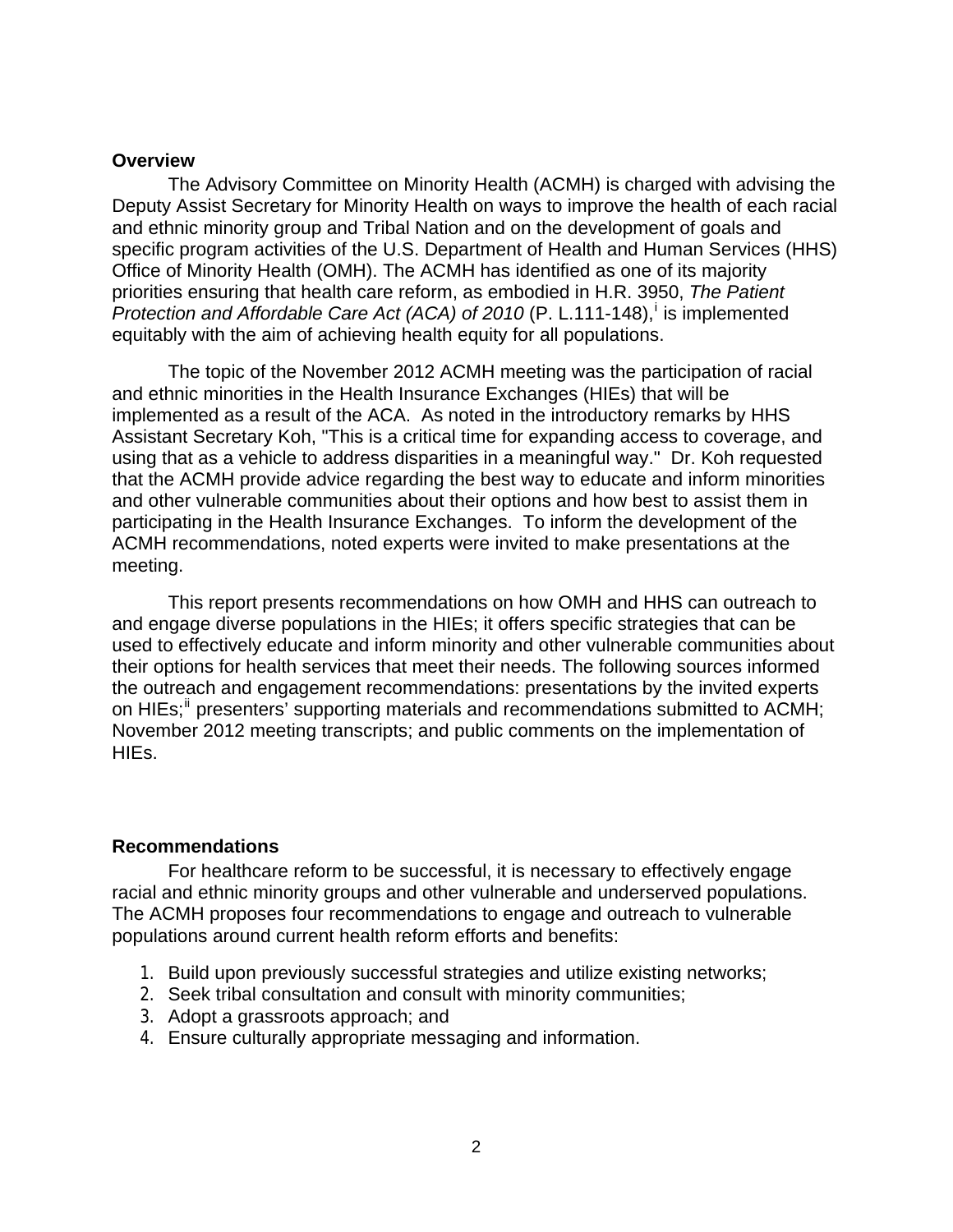## <span id="page-5-0"></span>*Recommendation 1: Build upon previously successful strategies and utilize existing networks to reach diverse and underserved populations*

*OMH is a tremendous source of knowledge and resources when it comes to reaching and engaging diverse and underserved populations. OMH should assist and inform the design and implementation of federal outreach efforts to assure that eligible individuals from racial and ethnic minority groups and Tribal Nations participate in HIEs.* 

 Outreach efforts for the HIEs should build upon previously successful strategies and efforts to engage diverse populations. Effective communications campaigns utilize multiple strategies, messages, platforms, and channels to reach multiple clients. It is critical to identify best practices, leverage existing communication channels and networks, and develop tested and tailored messages for racial and ethnic groups and Tribal Nations and other vulnerable populations. Outreach efforts of this magnitude will require public-private partnerships and engagement of non-health entities.

## Implementation Examples and Considerations

- **Engage non-traditional stakeholders.** HHS should reach out to non-traditional stakeholders to engage them in partnering or supplementing outreach efforts in communities. The Centers for Medicare and Medicaid Services (CMS), for example, partners with CVS Caremark, Walgreens, Thrifty White, Wal-Mart, and Sam's Club to provide Medicare beneficiaries educational materials on the Medicare Wellness Visit and other preventive services.
- **Engage national and ethnic-specific organizations**. Outreach efforts should include non-health organizations. National civic- and faith-based organizations cut across states and regions, and ethnic-specific civic- and faith-based organizations are trusted voices for many communities.
- **Support nonprofit and philanthropic partnerships**. Networks that successfully have supported or conducted outreach efforts include, but are not limited to:
	- o The Convergence Partnership: A collaboration of funders formed to support equity-focused efforts to achieve the vision of healthy people living in healthy places. Partners include the W.K. Kellogg Foundation, Kaiser Permanente, The California Endowment, Kresge Foundation, Ascension Health, Nemours, and the Robert Wood Johnson Foundation (http:/[/www.convergencepartnership.org\)](http://www.convergencepartnership.org/).
	- o Advancing the Movement (ATM): A network of 7,000 grassroots organizations that collaborate on policy, systems, and environmental changes for a healthier, more equitable and prosperous country (http:/[/www.advancingthemovement.org](http://www.advancingthemovement.org/)).
	- o Community Commons: A nonprofit that brings together advanced research and information management technologies to facilitate community learning and address challenges diverse communities face. Community Commons offers a web-based portal through which information can be readily distributed (http://[www.community-commons.com](http://www.community-commons.com/)).
- **Expand federal outreach efforts**. The Decennial Census is perhaps the prime example of a successful large scale outreach effort. The integrated communication plan that was developed for the 2010 Census and the Census Bureau's database of community-based partnerships could be significant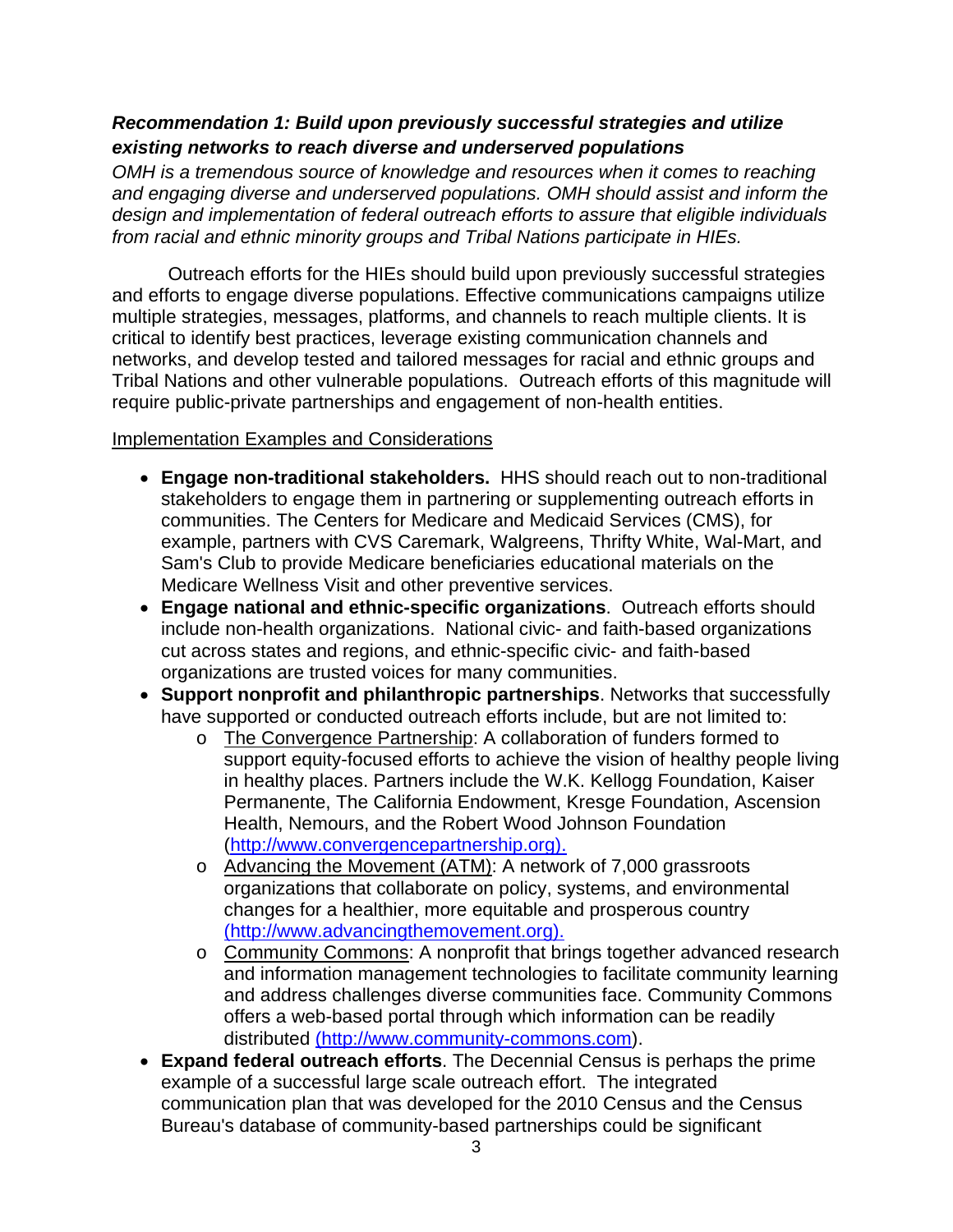resources for HHS leverage.

In addition, HHS agencies (and particularly OMH) should offer multiple points of connection and communication pathways to stakeholder groups and individuals. Specific activities to consider include the following:

- o HHS agencies should include articles on HIEs ("expanded access to health insurance") in their trade and consumer publications.
- o Engage and support the Regional Health Equity Councils of the National Partnership for Action to End Health Disparities in developing and conducting outreach efforts to racial and ethnic communities, Tribal Nations, and other hard-to-reach populations.
- o Use the National Stakeholder Strategy structure to disseminate information to national and regional networks. (For instance, develop an "ambassador" program based upon the NSS structure with identified champions. These ambassadors could be updated on a regular basis by HHS and supplied with outreach messages and strategies for wide dissemination.)
- o The CDC should support and encourage local health departments to disseminate outreach through their local networks
- o Build upon existing community relationships that exist with regional HHS and federal agency offices.
- o Examine and identify opportunities to integrate or combine insurance outreach information with other national health initiatives. (For example, the *Million Hearts Campaign* could emphasize the importance of having health insurance to get needed preventive care for the heart.)
- **Tracking and monitoring of outreach and enrollment strategies.** Assistance and guidance should be provided to states to track the effectiveness of outreach and enrollment activities. This is critical to ensure transparency and assess implementation from an equity standpoint. Having a standard and shared tracking mechanism would allow for national and state-level comparisons of participation in the Health Insurance Exchanges and Medicaid. Ideally a database would include data that allows for assessment of proportionality of enrollment by race, ethnicity, and other key demographic factors relative to national and state populations.

## <span id="page-6-0"></span>*Recommendation 2: Seek tribal consultation and consult with minority communities*

*In partnership with the Office of Health Reform and the CMS Office of Communications, OMH should seek tribal consultation and input from racial and ethnic minority communities in the development and implementation of outreach and enrollment strategies.* 

Executive Order 13175 establishes "regular and meaningful consultation and collaboration with tribal officials in the development of Federal policies that have tribal implications." Section 3 of the Executive Order states that agencies shall "encourage Indian tribes to develop their own policies to achieve program objectives." To assure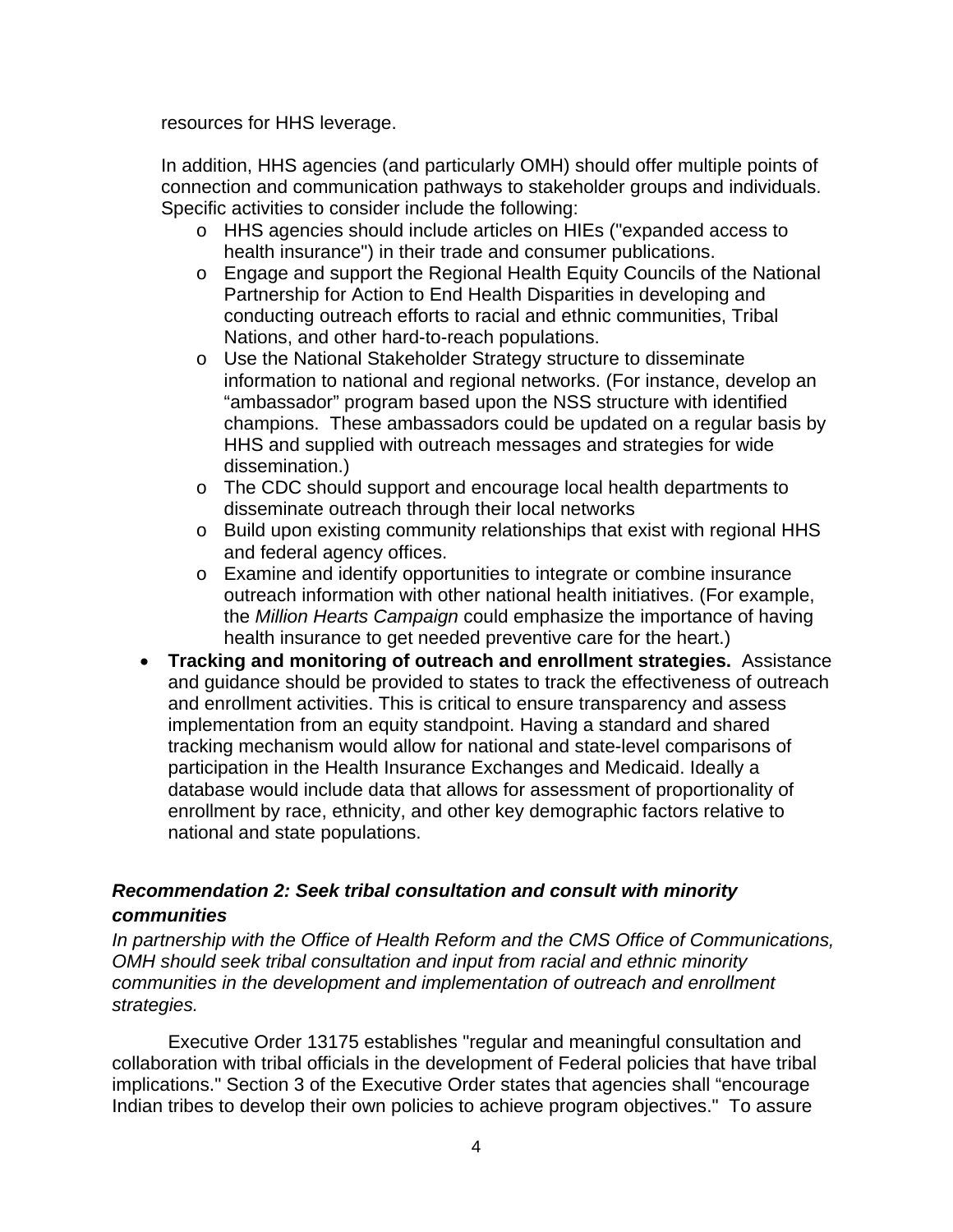that Tribal Nations meet their goal of assuring coverage for Tribal members, HHS should seek tribal consultation on how best to support outreach and enrollment. Section 5 of the Executive Order provides guidance on the tribal consultation process. Similar efforts with other racial and ethnic minority groups may lead to more effective outreach and enrollment efforts and reduce confusion and misunderstanding about the new HIEs.

## Implementation Examples and Considerations

 **Solicit insights from tribal leaders and representatives from minority communities about the significance of the enrollment data for their communities.** These leaders and consultants are a valuable resource for interpreting trends in enrollment and to use the data to modify strategies to more effectively outreach to underserved populations.

## <span id="page-7-0"></span>*Recommendation 3: Adopt a grassroots approach to reach racial and ethnic minority communities and other underserved populations*

*OMH should support and encourage a grassroots approach to outreach and enrollment for reaching racial and ethnic minority communities and other hard-to-reach populations* 

 Successful outreach will require effective grassroots approaches, using trusted community organizations and groups – community-based organizations, faith-based organizations, and ethnic- and culture-based groups – to engage underserved and vulnerable communities and help disseminate information regarding health care reform's access and insurance opportunities. Outreach efforts also need to be bold, simple (not simplistic), well-funded, and region-directed. HHS has a role in supporting effective grassroots outreach for federal-, state-partnership-, and state-run-exchanges.

## Implementation Examples and Considerations

- **Use community-based and faith-based organizations as prime contractors,**  rather than subcontractors, for outreach to minority communities.
- **Maximize health insurance enrollment through culturally and linguistically appropriate outreach, education, and enrollment assistance**. Each state health insurance exchange is required to establish a navigator program to conduct outreach and education, and provide assistance in enrolling eligible applicants. Specific recommended strategies to maximize enrollment include the following:
	- o OMH and CMS should ensure that navigator programs are culturally and linguistically appropriate, using community-based and faith-based organizations that are trusted by racial and ethnic minority and low-income communities.
	- o HIEs (or HHS in states without HIE's) should provide funding and technical assistance to racial and ethnic minority and local physician associations, community health centers, public hospitals, and local health departments to conduct outreach and education about the HIEs.
	- o HIEs should fund local ethnic media and support information resources such as public libraries to reach eligible individuals.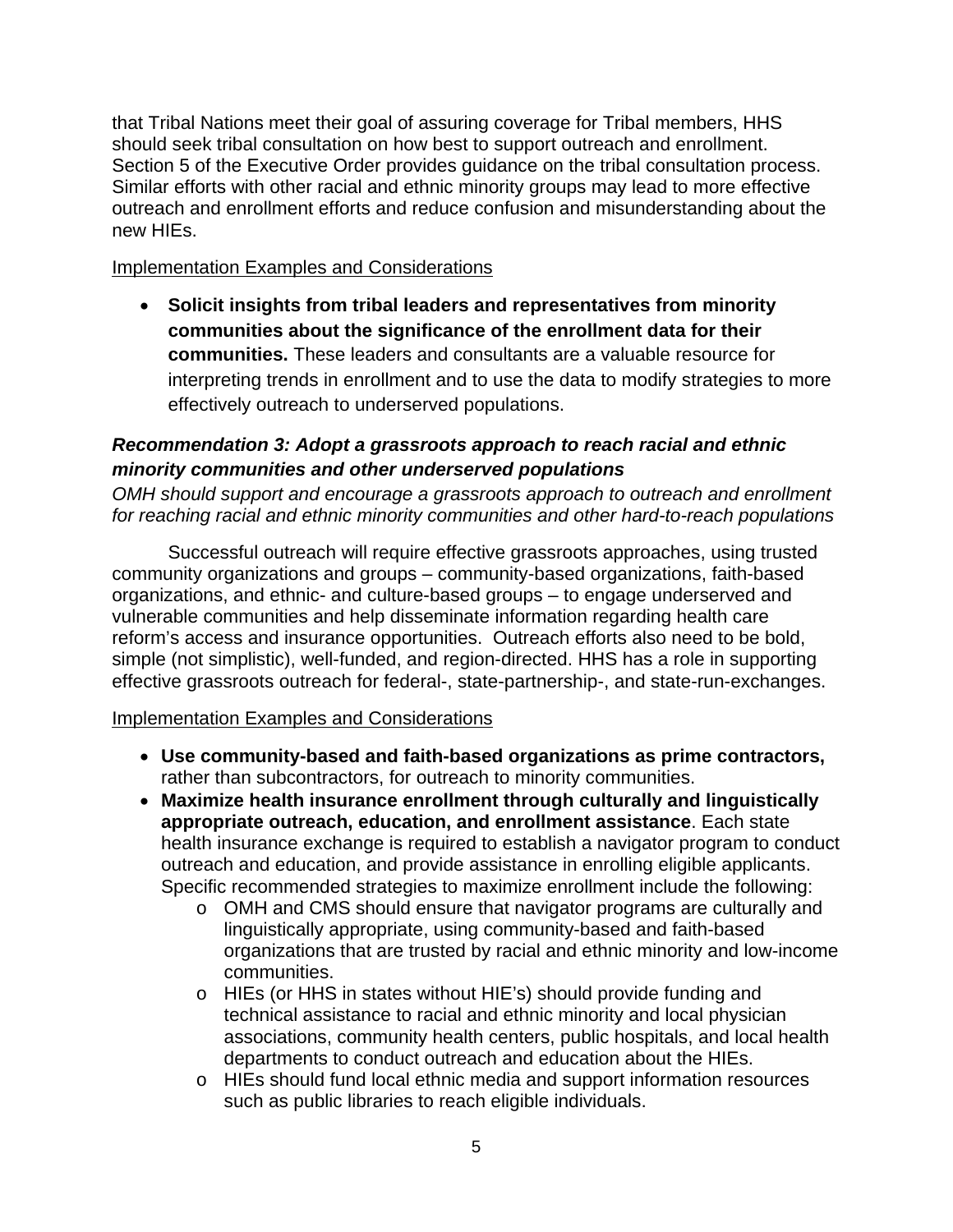## *Recommendation 4: Ensure culturally appropriate messaging and information*

<span id="page-8-0"></span>*Given OMH's leadership in promoting cultural competency, OMH should reinforce the importance of developing tested culturally appropriate messages and information to increase the likelihood that racial and ethnic minority communities will participate in HIEs.* 

 Community buy-in and review are vitally important to developing culturally appropriate messages and information. Processes should be established to test informational messages to ensure that they are culturally appropriate as well as strategies for disseminating information. Factors including where and how people receive information, individual and cultural conceptualizations of wellness and illness, trusted sources of information and support in communities, and people's perceptions of and experiences with the nation's health systems must be considered when crafting and disseminating messages particularly to diverse and underserved communities. Engaging community health workers and *promotores(as)*, who serve as trusted messengers can serve to increase the effectiveness of outreach and enrollment strategies.

## Implementation Examples and Considerations

- **Collaborate and consult with community groups of focus to help develop and review messages.** To ensure that messages are culturally appropriate and relevant, they should be vetted with the community groups to which the messages are directed. Specific strategies include the following:
	- o Consult with minority communities before implementing a major contract, and develop mechanisms to hold contractors accountable.
	- o Use contractors representing communities served to help develop and disseminate messages.
	- o Consult and partner with ethnic media, which can be cost effective.
- **Develop a standard glossary of terminology to be used in outreach and educational materials related to HIEs**. Such a glossary can be developed for use by navigator programs nationwide and should be translated and made available in multiple languages.
- **Ensure effective language access.** To assure that limited English proficient populations can access HIEs, the following should be considered:
	- o Materials, hotlines, and help lines should be available in all languages spoken by the lesser of 5% or 500 people in the service area of the exchange.
	- o Consumers should have access to oral interpreters, and call centers should have multilingual staff.
	- o Taglines indicating the availability of translated material or oral interpretation should be developed in the top 15 languages spoken in each exchange service area.<sup>iii</sup>
- **Engage community health workers and** *promotores(as)*. Patient navigators and outreach workers are part of culturally and linguistically competent practice and are known and trusted messengers in the community. These providers can help develop tailored messages, outreach programs, and ongoing assistance for communities of color and immigrants.<sup>[iii](#page-9-2)</sup>